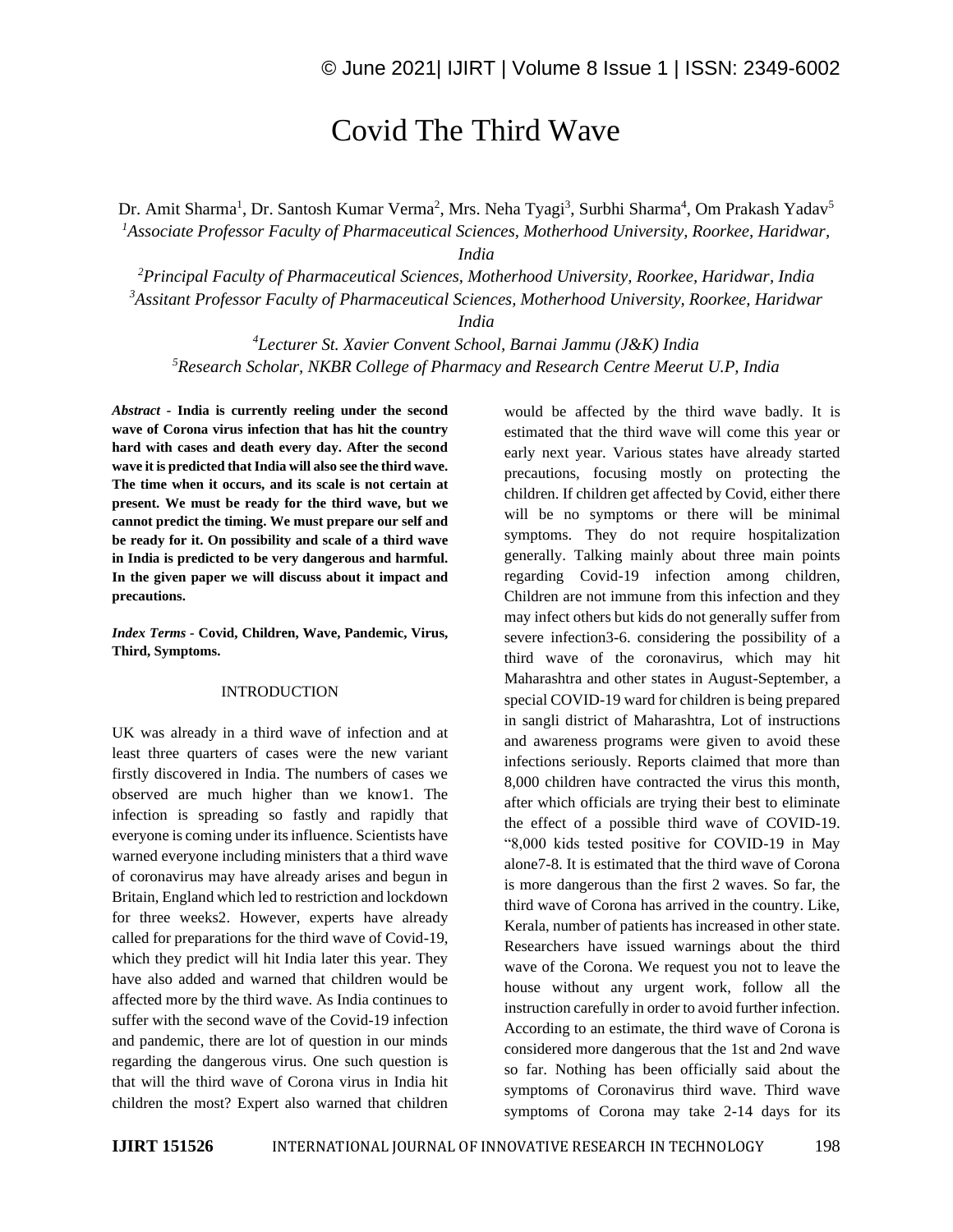infection to appear. To protect you from the third wave of Corona various guidelines are provided in the present paper.

Some guidelines are given in the given paper:

- 1. Wash your hands thoroughly with soap.
- 2. If you are going out, be sure to apply the mask and use a hand sanitizer.
- 3. Make a distance of at least 2 yards from the infected.
- 4. Do not touch your fact of mask frequently.
- 5. When coughing covers the mouth with a handkerchief.
- 6. If your health is already weak then stay home.
- 7. Do not smoke and stay away from other lungs weakening activities.
- 8. Do not go out of the house without anu necessary work.

The above-mentioned guidelines should be followed strictly5. The second wave of COVID-19 witnessed an increase in the number of kids infected by the virus. Kids who were until then being considered as silent carriers were equally prone to the virus this time and showed varied symptoms. Children will be infected the most during the third Covid-19 wave, but it is merely a claim without any solid piece of evidence. The Indian Academy of Pediatrics (IAP) has said that it is true that kids are highly susceptible to infection, but the third wave of COVID-19 is unlikely to predominantly affect children. Children are not immune from the infection, but the impact is minimal. The new mutant variant of the Coronavirus has a higher tendency to infect the kids as compared to the previous one. The children may possess this infection due to lower immunity and eating behavior. Just like adults, the symptoms of coronavirus in kids are not only limited to the upper respiratory tract, as it attacks mostly on respiratory system. Most of the kids are experiencing symptoms like high fever, chills, shortness of breath, cough, loss of smell, sore throat, fatigue, muscle pain, and mucocutaneous inflammatory signs. In some cases, kids do not even show any kind of signs of infection9-10. The third wave is just a few months away and children getting infected with the virus is even a challenge for their family members. If the child is malnourished or has some other disease, then he or she is likely to even have a skin disease, liver, or kidney disease, are more prone to infection. The immunity of the children is

quite strong. But with many mutant viral strains emerging, it is necessary to follow all protocols related to Covid-19 and take precautions to keep your children safe and sound. Every way possible we should protect our children from this dangerous infection11. Meanwhile, the Supreme Court has asked the government to be prepare guidelines of the third wave of the coronavirus pandemic even as experts have ruled out the fears of the third wave. I pray that wave should not come, but still less than 5% people have been vaccinated12-14. Everyone should be vaccinated, and every guideline protocol should be followed to avoid the arrival of third wave.

## **CONCLUSION**

If the virus continues to impact people and evolve further and develops an immune Escape mechanism, the third wave of Corona virus will come. India may possibly see another wave but since a large number of people that vaccinated and take better precaution, the wave may not be as big as the current wave of Corona virus. As the virus is spreading at a much more rapid pace the curve itself is so sharp, it is due to some degree of change in virus. It is predicted that third wave will affect children the most. So, we must take much more cure regarding the health of infants.

## **REFERENCE**

- [1] http://timesofindia.indiatimes.com/articleshow/8 3116698.cms?utm\_source=contentofinterest&ut m\_medium=text&utm\_campaign=cppst
- [2] https://www.theguardian.com/world/2021/may/3 0/third-wave-of-covid-may-be-under-way-in-ukscientists-say
- [3] https://www.livemint.com/news/india/covidthird-wave-no-indication-that-children-will-beseverely-affected-says-govt-11621854894174.html
- [4] Mohd. Asim, Dr. Amit Sharma, Dr. Manoj Kumar Sagar, Surbhi Sharma and Dr. Sachin kumar, Is covid 19 a deadly disease? international journal of pharmacy and biological sciences.10(4):2020.
- [5] Dr. Amit Sharma, Dr. Santosh Kumar Verma, Mrs. Surbhi Sharm, Mrs. Neha Tyagi, COVID-19-OUT BREAK OF DISASTER, International journal of creative research thoughts (IJCRT), 9(5): 140-151, 2021.